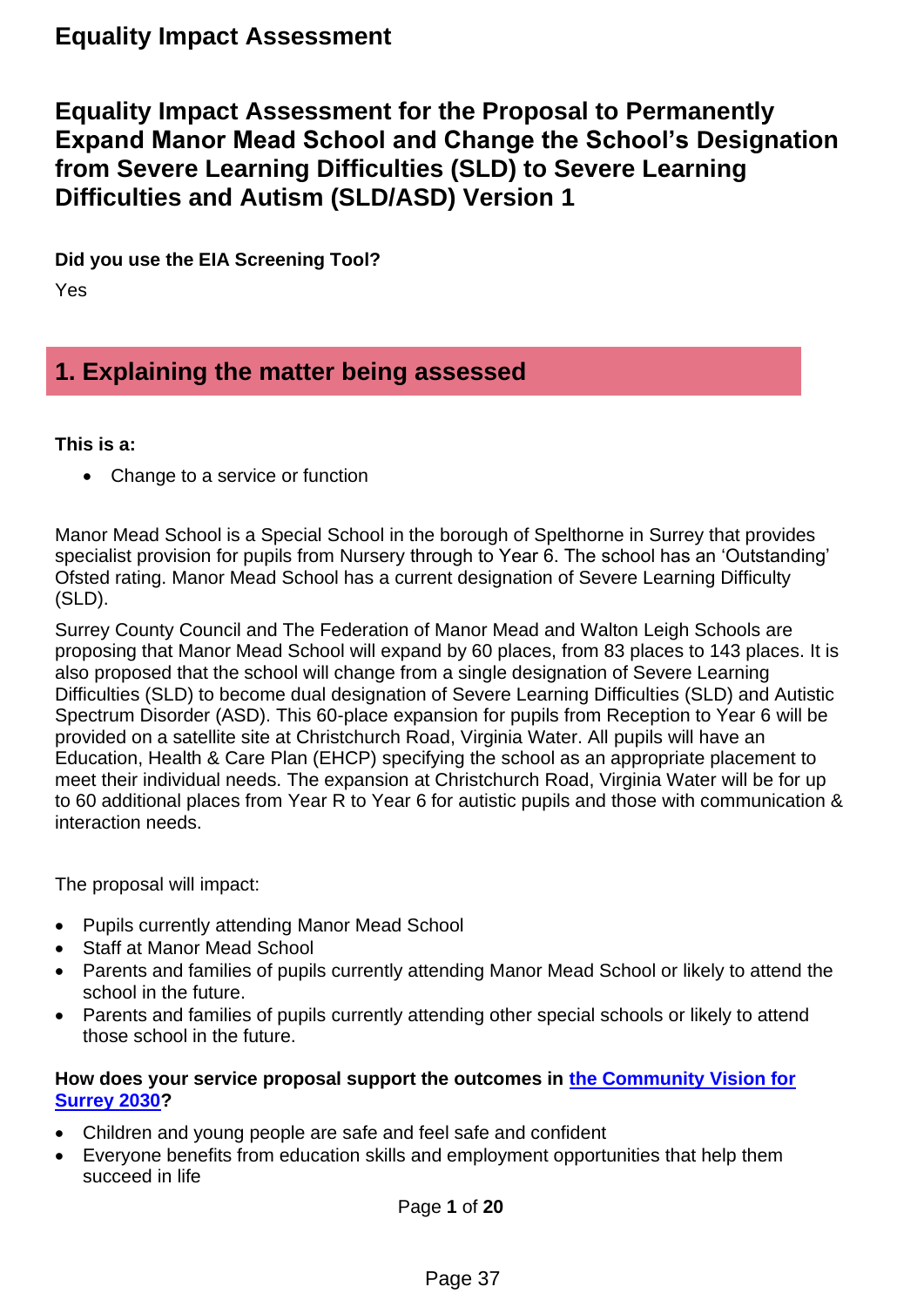• Communities are welcoming and supportive, especially of those most in need, and people feel able to contribute to community life

Are there any specific geographies in Surrey where this will make an impact?

- County-wide
- Runnymede
- Spelthorne

### **Assessment team**

## **Detail here who you have involved with completing this EIA:**

- Rachael Wardell, Surrey County Council, Executive Director Children, Families and Lifelong Learning
- Liz Mills, Surrey County Council, Director Education and Learning
- Jane Winterbone, Surrey County Council Assistant Director Education
- Eamonn Gilbert, Surrey County Council, Assistant Director Commissioning
- Jodi Emery, Surrey County Council, Service Manager, Commissioning
- Mike Singleton, Surrey County Council, Service Manager, Education Place Planning
- Emily George, Surrey County Council, Assistant Director, SEND Transformation
- Jane Keenan, Surrey County Council, Commissioning Manager, Education Place Planning
- Jackie Drysdale, Surrey County Council, Commissioning Assistant, Education Place Planning
- Emilie Williams Jones, Surrey County Council, Programme Manager SEND Capital Programme
- Mark Bryant, Federation of Manor Mead and Walton Leigh Schools, Executive Headteacher
- Lisa Kent, Federation of Manor Mead and Walton Leigh Schools, Chair of Governing Body,
- Gill Perkin, Department for Education, Area Manager Surrey
- Surrey County Council Capital Programme Board

## **Consultation Information:**

Surrey County Council and The Federation of Manor Mead and Walton Leigh Schools consulted on the proposal to permanently expand Manor Mead School and change from a single designation of SLD to a dual designation ASD/SLD.

The aim of the consultation was to seek views on the proposal from all interested parties, particularly from pupils and their families who attend Manor Mead School, pupils and their families who may attend the school in the future, other Special Schools in Surrey, local schools and the local community.

Page **2** of **20**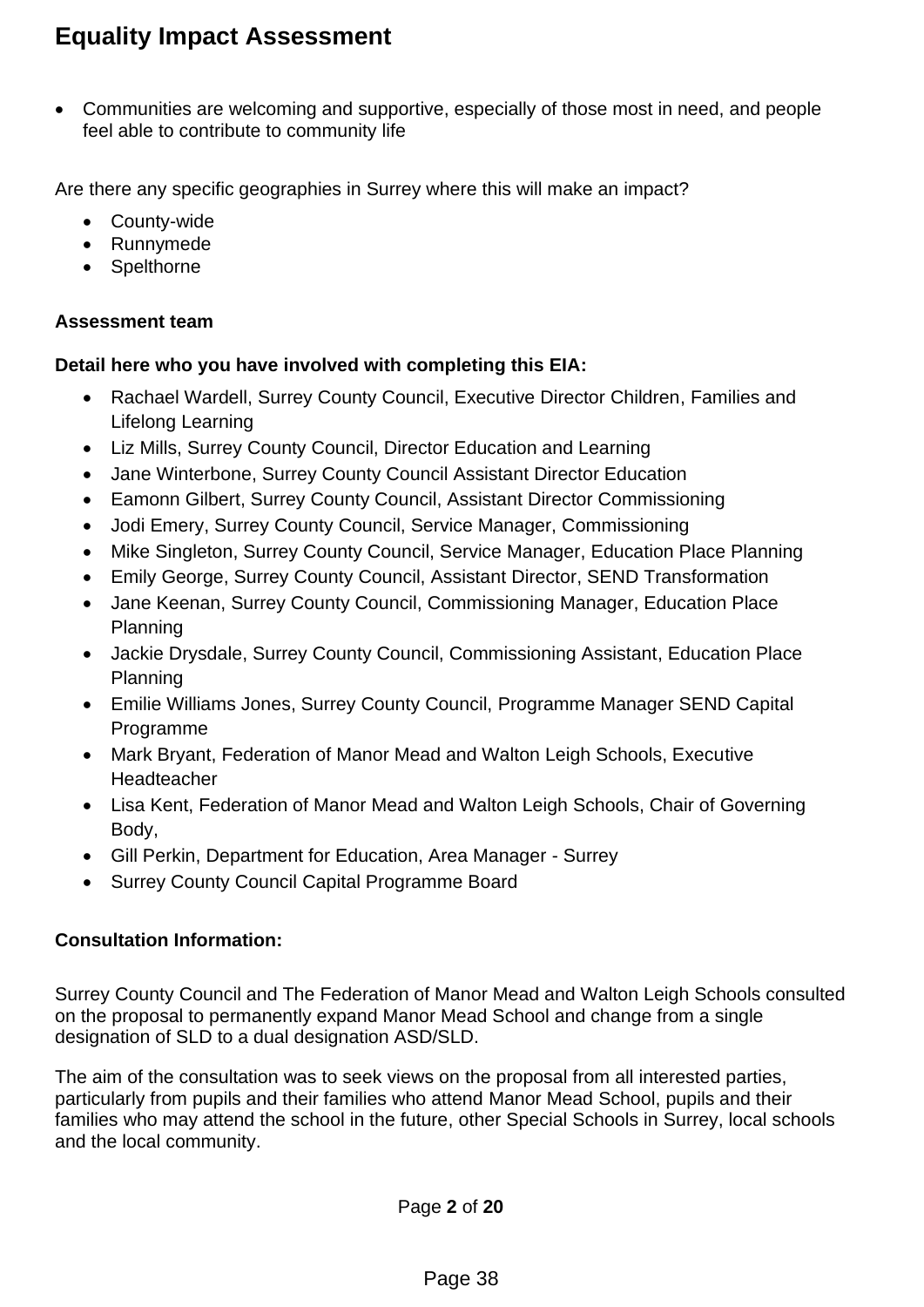**The informal consultation** was open from 19 November 2021 to 15 January 2022. The associated documentation was published on the [Surrey County Council 'Surrey Says' website](https://www.surreysays.co.uk/csf/manor-mead-school/supporting_documents/Manor%20Mead%20Expansion%20Informal%20FINAL.pdf) and circulated to local stakeholders. Interested parties were invited to return responses to the consultation via an online form or alternatively email or post responses.

A public meeting online was offered on 10 January 2022 but there were no requests to attend.

There were 61 responses to the consultation and there were two questions in the consultation survey:

### **Do you agree with the proposal to permanently expand Manor Mead School?**

57 (94%) respondents agreed with the proposal, 1 (2%) disagreed with the proposal, 3 (5%) selected "don't know"

### **Do you agree with the proposal to change the designation from SLD to SLD & ASD?**

58 (95%) respondents agreed with the proposal, 2 (3%) disagreed with the proposal, 1 (2%) selected "don't know"

**Statutory Notices** were published from 24 February until 24 March 2022. The associated documentation was published on the **SurreySays Website and circulated to local stakeholders.** Interested parties were invited to return responses to the consultation via an online form or alternatively email or post responses.

There were 2 responses to the consultation survey:

### **Do you agree with the proposal to permanently expand Manor Mead School?**

2 (100%) respondents agreed with the proposal

### **Do you agree with the proposal to change the designation from SLD to SLD & ASD?**

2 (100%) respondents agreed with the proposal

The full consultation analysis is available at the [Surrey County Council website](https://mycouncil.surreycc.gov.uk/mgCommitteeDetails.aspx?ID=717) with the papers for the Cabinet Member for Education and Learning Meeting held on 26 April 2022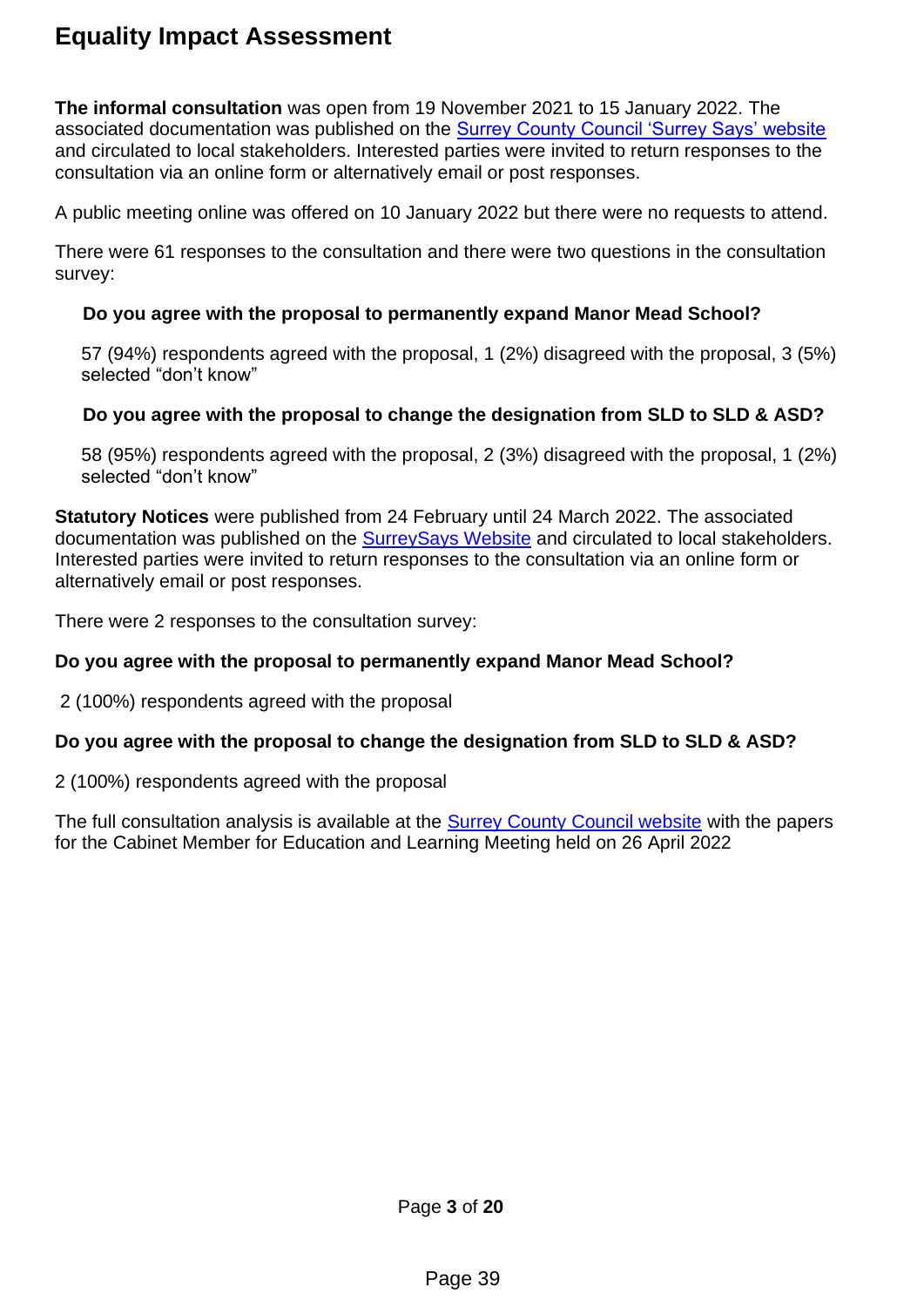## 2. Service Users / Residents

## **Who may be affected by this activity?**

There are 9 protected characteristics (Equality Act 2010) considered in the proposal. These are:

- 1. Age including younger and older people
- 2. Disability
- 3. Gender reassignment
- 4. Pregnancy and maternity
- 5. Race including ethnic or national origins, colour or nationality
- 6. Religion or belief including lack of belief
- 7. Sex
- 8. Sexual orientation
- 9. Marriage/civil partnerships

Though not included in the Equality Act 2010, Surrey County Council recognises that there are other vulnerable groups which significantly contribute to inequality across the county and therefore they should also be considered within EIAs.

- Members/Ex members of armed forces
- Adult and young carers\*
- Those experiencing digital exclusion\*
- Those experiencing domestic abuse\*
- Those with education/training (literacy) needs
- Those experiencing homelessness\*
- Looked after children/Care leavers\*
- Those living in rural/urban areas
- Those experiencing socioeconomic disadvantage\*
- Out of work young people)\*
- Adults with learning disabilities and/or autism\*
- People with drug or alcohol use issues\*
- People on probation
- People in prison
- Migrants, refugees, asylum seekers
- Sex workers
- Children with Special educational needs and disabilities\*
- Adults with long term health conditions, disabilities (including SMI) and/or sensory impairment(s)\*
- Older People in care homes\*
- Gypsy, Roma and Traveller communities\*
- Other (describe below)

(\*as identified in the Surrey COVID Community Impact Assessment and the Surrey Health and Well-being Strategy)

Impacts have been identified under the protected characteristics **Age including younger and older people** and **Disability.** The following vulnerable groups have also been identified, **Adult and young carers; those experiencing socioeconomic disadvantage** and **Children with Special educational needs and disabilities.**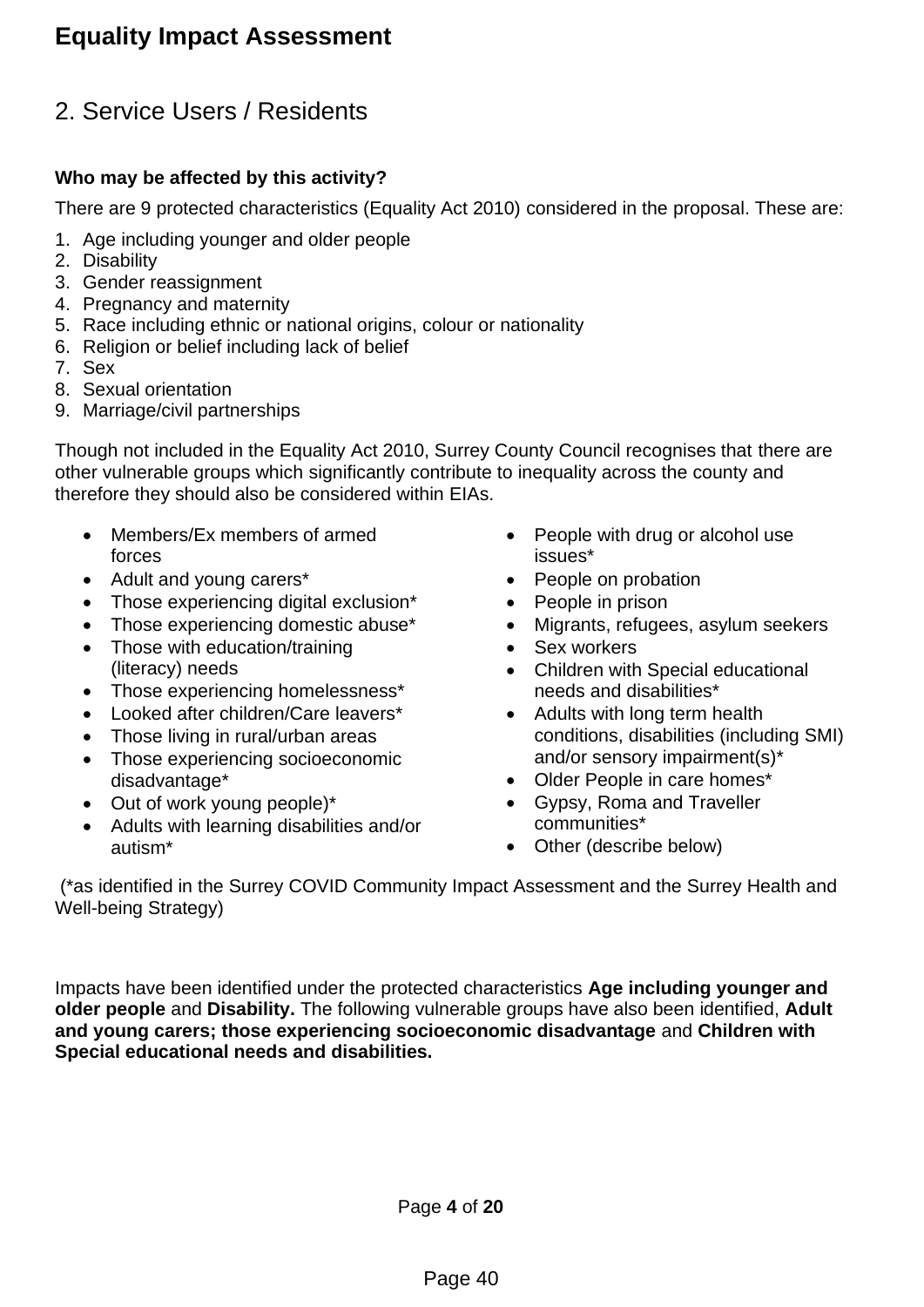## <span id="page-4-0"></span>**Disability**

(Including Children with Special Educational Needs and Disabilities and Adult and Young carers)

## **Pupils at the school**

There are 128 pupils currently on roll at the school. 40% of pupils have Severe Learning Difficulties (SLD) and 60% Autistic Spectrum Conditions (ASC) as their primary need.

### **Table 1: Number of pupils on roll at Manor Mead School by National Curriculum Year (NCY) Group (January 2022)**

|                                                                 | <b>Nursery</b> | Year<br>$\mathsf{R}$ | Year | Year<br>$\mathbf{2}$ | Year<br>3 | Year<br>$\overline{4}$ | Year<br>5 | Year<br>$6\phantom{1}6$ | <b>Total</b> |
|-----------------------------------------------------------------|----------------|----------------------|------|----------------------|-----------|------------------------|-----------|-------------------------|--------------|
| <b>Number of</b><br>pupils<br>currently at<br><b>Manor Mead</b> | 8              | 15                   | 22   | 22                   | 15        | 15                     | 16        | 15                      | 128          |

## **Pupils who may attend the school in the future**

**Table 2: NE and NW Quadrant residents who attend special schools with ASC or SLD identified as their primary need and projected demand for additional places in 2025-26 and 2030-31**

| <b>District or</b><br><b>Borough</b> | <b>Actuals 2020-21</b> | Projected<br>demand for<br>places in 2025-<br>26 | Projected<br>growth from<br>2020-21 to<br>2025-26 | Projected<br>demand for<br>places in 2030-<br>31 | Projected<br>growth from<br>2020-21 to<br>2030-31 |
|--------------------------------------|------------------------|--------------------------------------------------|---------------------------------------------------|--------------------------------------------------|---------------------------------------------------|
| Elmbridge                            | 64                     | 64                                               | 0%                                                | 56                                               | $-13%$                                            |
| Epsom & Ewell                        | 41                     | 51                                               | 24%                                               | 49                                               | 20%                                               |
| Spelthorne                           | 95                     | 89                                               | $-6%$                                             | 78                                               | $-18%$                                            |
| Runnymede                            | 62                     | 77                                               | 24%                                               | 81                                               | 31%                                               |
| <b>Surrey Heath</b>                  | 74                     | 88                                               | 19%                                               |                                                  | 4%                                                |
| Woking                               | 91                     | 97                                               | 7%                                                | 97                                               | 7%                                                |
| <b>Rest of Surrey</b>                | 408                    | 438                                              | 7%                                                | 419                                              | 3%                                                |

These data evidence the projected demand for additional special school places in across Surrey over the next five and ten years. Runnymede is forecast to have the highest percentage growth over the forecast period. There is a forecast decrease in places needed in Spelthorne, however Spelthorne currently has the highest number of pupils with ASD or SLD needing a special school place across the boroughs in the North East and North West.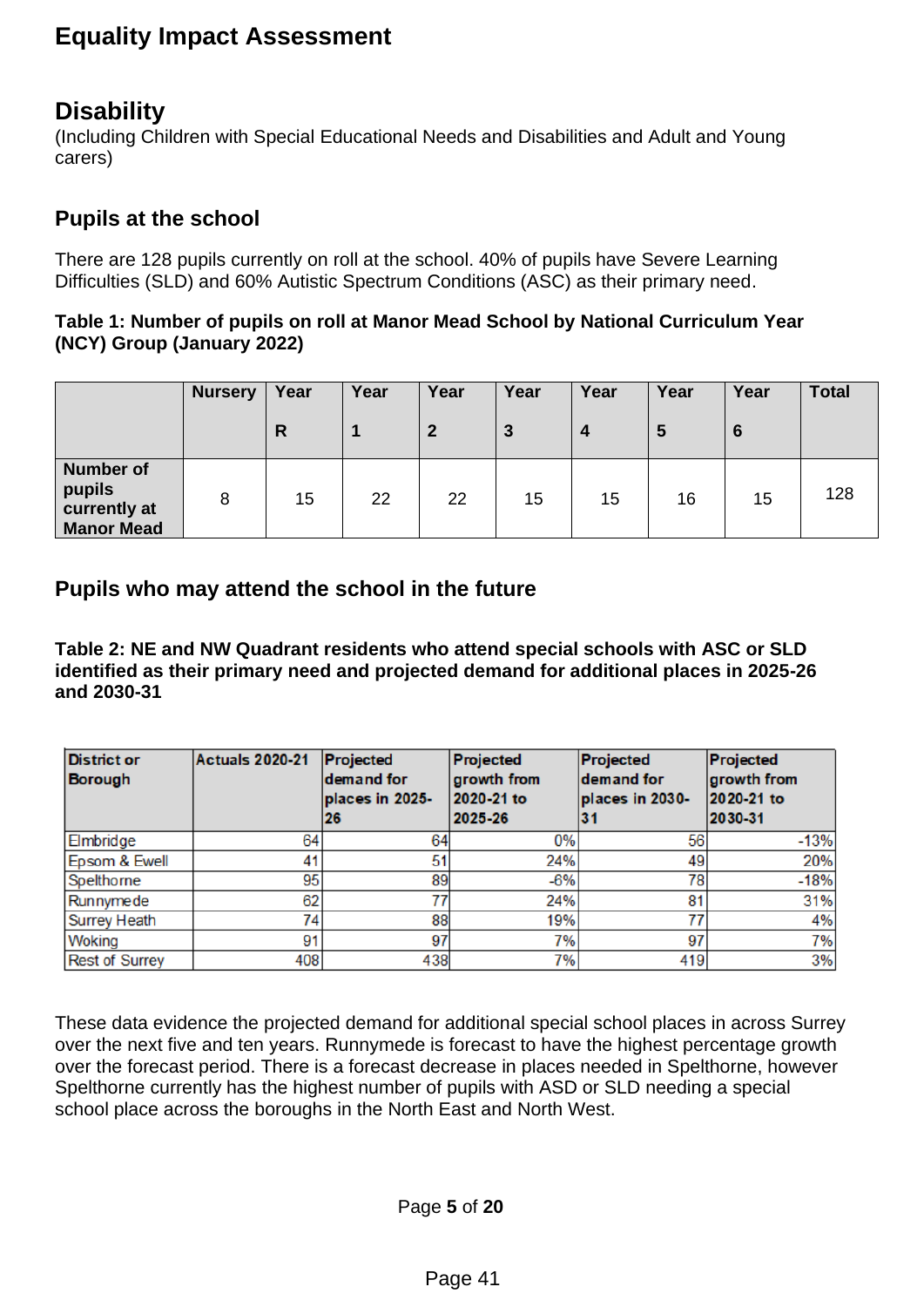## **Travel patterns**

The additional places at Manor Mead will help reduce the percentage of pupils with communication and interaction needs who travel out of borough, quadrant and county and will reduce the number of pupils educated in independent provision.

In Surrey 68% of pupils with Communication and Interaction needs travel 6 miles or more for education, the percentage is higher in Spelthorne (76%) and Runnymede (85%). Alongside this there are fewer pupils with Communication and Interaction needs who are educated in the **borough** they live in, Runnymede (6%) and Spelthorne (6%) compared to all of Surrey (28%); and in the **quadrant** they live in Runnymede (20%) and Spelthorne (40%) compared to all of Surrey (50%).

### **Table 3: Pupils living in Spelthorne: Current travel patterns for pupils from Year R to Year 11 who are educated in a Special School**

| Need Type                   | <b>Educated in</b><br>Borough/<br><b>District</b> | <b>Educated in</b><br>Quadrant | <b>Educated Out</b><br>of County | <b>Educated in</b><br>Independent<br>provision | <b>Travel 6 Miles</b><br>or More for<br><b>Education</b> |
|-----------------------------|---------------------------------------------------|--------------------------------|----------------------------------|------------------------------------------------|----------------------------------------------------------|
| Cognition                   | 12%                                               | 34%                            | 13%                              | 15%                                            | 50%                                                      |
| <b>SEMH</b>                 | 0%                                                | 0%                             | 42%                              | 31%                                            | 96%                                                      |
| Communication & Interaction | 6%                                                | 20%                            | 36%                              | 31%                                            | 76%                                                      |
| Sensory & Physical          | 0%                                                | 0%                             | 43%                              | 57%                                            | 86%                                                      |
| Total                       | 7%                                                | 20%                            | 30%                              | 26%                                            | 72%                                                      |

### **Table 4: Pupils living in Runnymede: Current travel patterns for pupils from Year R to Year 11 who are travelling to specialist school places**

|                             | <b>Educated in</b><br>Borough/ | Educated in | <b>Educated Out</b> | <b>Educated in</b><br>Independent | <b>Travel 6 Miles</b><br>or More for |
|-----------------------------|--------------------------------|-------------|---------------------|-----------------------------------|--------------------------------------|
| Need Type                   | <b>District</b>                | Quadrant    | of County           | provision                         | <b>Education</b>                     |
| Cognition                   | 36%                            | 52%         | 6%                  | 8%                                | 38%                                  |
| SEMH                        | 0%                             | 21%         | 41%                 | 41%                               | 82%                                  |
| Communication & Interaction | 6%                             | 40%         | 17%                 | 32%                               | 85%                                  |
| Sensory & Physical          | 14%                            | 43%         | 43%                 | 29%                               | 71%                                  |
| Total                       | 16%                            | 41%         | 17%                 | 25%                               | 67%                                  |

### **Table 5:Pupils living in Surrey (whole county): Current travel patterns for pupils from Year R to Year 11 who are travelling to specialist school places**

|                             | <b>Educated in</b> |                    |                     | <b>Educated in</b> | <b>Travel 6 Miles</b> |
|-----------------------------|--------------------|--------------------|---------------------|--------------------|-----------------------|
|                             | Borough/           | <b>Educated in</b> | <b>Educated Out</b> | Independent        | or More for           |
| Need Type                   | <b>District</b>    | Quadrant           | of County           | provision          | <b>Education</b>      |
| Cognition                   | 33%                | 58%                | 10%                 | 17%                | 52%                   |
| <b>SEMH</b>                 | 14%                | 31%                | 33%                 | 42%                | 85%                   |
| Communication & Interaction | 28%                | 50%                | 19%                 | 36%                | 68%                   |
| Sensory & Physical          | 17%                | 36%                | 48%                 | 39%                | 76%                   |
| Total                       | 27%                | 49%                | 19%                 | 31%                | 66%                   |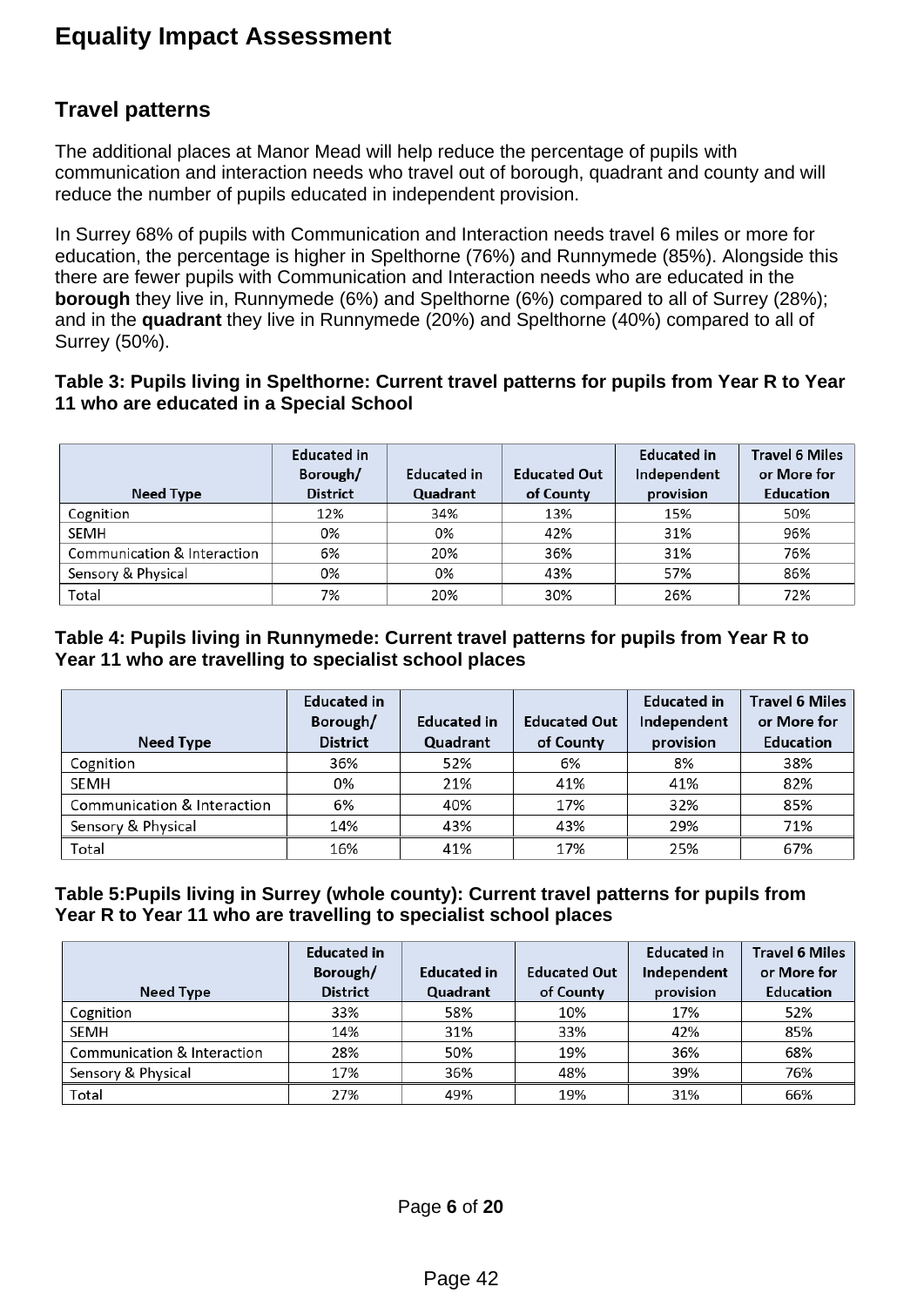## **Positive Impacts:**

- Pupils currently on roll due to the temporary expansion will be positively impacted with continued education at Manor Mead.
- Additional places at the school mean that more pupils with a primary need of ASD who need a Special School place would receive a place closer to home.
- Changing the designation of the school would mean more places for pupils with a primary need of ASD and therefore more pupils with a primary need of ASD educated closer to home.
- A school place that is closer to home will positively impact Carers who will have the opportunity to be part of a school community closer to home. The school encourages participation from parents giving carers the opportunity to be involved in the school community.

The Report to Surrey County Council on 25 January 2022 **[Developing Local Special](https://surreyccinternalportallb.surreycc.gov.uk/irj/portal)  [Educational Needs And Disability \(Send\) Provision In Surrey To Meet Demand From](https://surreyccinternalportallb.surreycc.gov.uk/irj/portal)  [2023/24 Onwards](https://surreyccinternalportallb.surreycc.gov.uk/irj/portal)** outlines the delivery of additional specialist school places and intended benefits to surrey's children, young people and residents:

- 1. Benefits realisation ensures Surrey's maintained specialist education provision is fit for purpose and creates additional employment/supported internship opportunities for residents around areas of expansion.
- 2. Children, young people, and families can access the same level of high-quality support wherever they live in Surrey. We have a good, shared understanding of our children and young people who have SEND in Surrey and our support offer matches their identified needs.
- 3. Expanding Surrey's specialist provision aligns with the Preparation for Adulthood programme and strategy for Post-16 to create local further education and employment pathways such as apprenticeships and supported internships. This enables young people who have SEND to make a successful transition to adulthood and secure employment.
- 4. Capacity created locally will also make certain that SEND home to school transport distance and costs are reduced so that pupils attend their closest most appropriate school with shorter journey times. Opportunities for developing independent travel skills can be maximised as a result of children and young people being educated closer to home. This will also address local congestion around school sites as well as traffic flow around the county, which will be of benefit to Surrey's Green Agenda
- 5. The distribution and occupancy of current Special Schools and SEN Units in mainstream schools clearly illustrates that there is insufficient provision of Autism and Communication & Social Interaction Needs, Moderate Learning Difficulties, Severe Learning Difficulties and Social Emotional Mental Health Needs Special places.
- 6. The approved remodification and expansion programme will ensure that additional places are matched appropriately to need type, phases of education and geographic locations.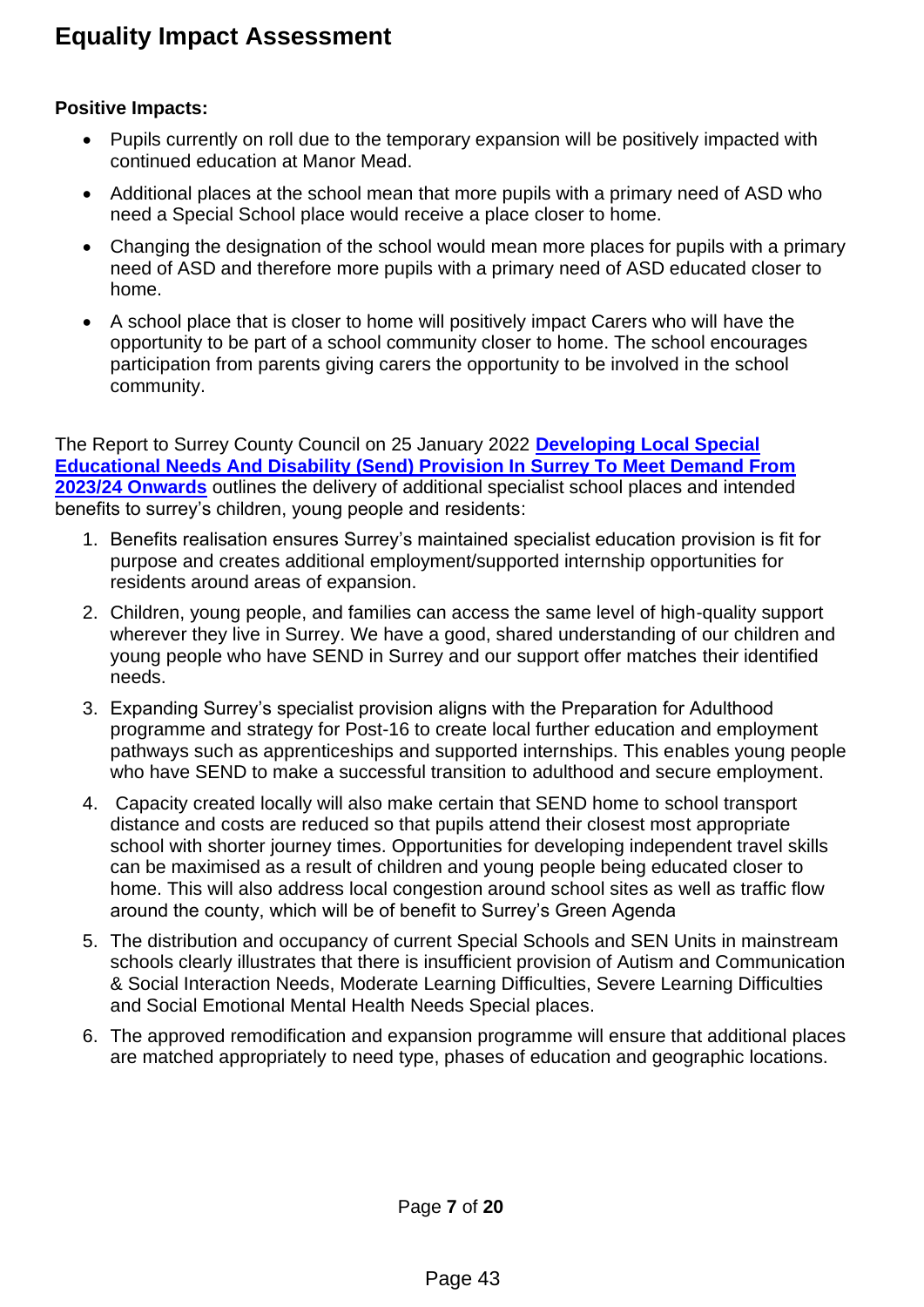### **Consultation responses**

9 respondents (15%) to the informal consultation commented on the positive experiences of children currently attending the school particularly commenting on children attending the temporary expansion at Virginia Water.

14 respondents (23%) to the informal consultation commented on the positive impacts of the proposal for children and young people

22 respondents (36%) to the informal consultation commented on the general need for more specialist places in Surrey.

11 respondents (18%) to the informal consultation commented specifically on the need for more ASD places.

#### **Potential Negative Impact:**

4 (7%) respondents to the informal consultation mentioned **negative impacts or concerns.**  2 out of the 4 of those respondents agreed with the proposal.

One respondent was a parent/carer of a child previously attending the school and although they agreed with the proposal felt that the school could be improved by *"changing"* a member of staff at the school. The issues were raised informally by the parent and dealt with by school staff at the time. One respondent was concerned that an expansion could have a negative impact on finances and wanted reassurance that a new site would not negatively impact the financial stability of the school.

One respondent disagreed with the change in designation with concerns about the potential negative impact of mixing two types of primary needs in one school.

One respondent who disagreed with the proposal was unable to find full details of the proposal and expressed concern that the site at Shepperton did not have capacity to expand and the result would be *"poorer facilities for the current intake of children".* 

#### **Describe here suggested mitigations to inform the actions needed to reduce inequalities.**

A Question and Answer document has been published to answer any questions and address potential negative impacts, the full document is published at [www.surreysays.co.uk](http://www.surreysays.co.uk/) on the Statutory Notices Consultation page.

| Question                                                                                                                           | <b>Response</b>                                                                                                                                                                                                                           |
|------------------------------------------------------------------------------------------------------------------------------------|-------------------------------------------------------------------------------------------------------------------------------------------------------------------------------------------------------------------------------------------|
| How will the school manage the<br>dual designation and will there be<br>a mix of pupils with different<br>primary needs in classes | There will be 6 classes of 10 pupils age $4 - 11$<br>years old across key stages 1 and 2 at the<br>Virginia Water site. Pupils will be grouped<br>according to age, individual needs and learning<br>styles.                              |
|                                                                                                                                    | The School will continue to provide a curriculum<br>based on the needs of the individual pupils and<br>focussed on developing communication skills and<br>emotional, personal, and social development<br>alongside the academic subjects. |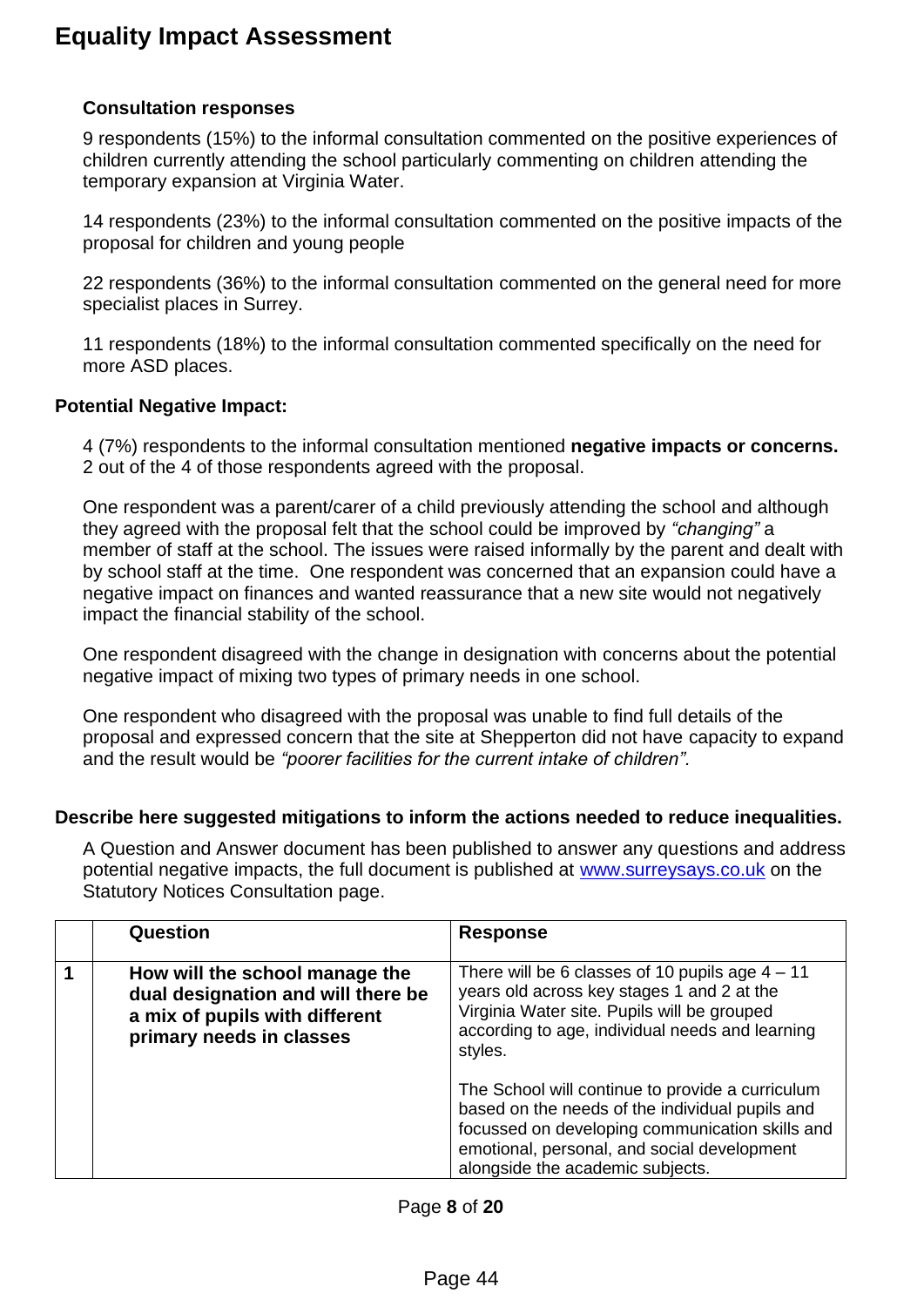|                |                                                                                                                                        | Currently there are 127 pupils currently on roll at<br>the school. 40% of pupils have Severe Learning<br>Difficulties (SLD) and 60% Autistic Spectrum<br>Conditions (ASC) as their primary need. The<br>change in designation will more accurately reflect<br>the needs of pupils moving forward.<br>Pupils are allocated places through the Education<br>Health and Care Plan (EHCP) consultation<br>process under Section 43 of the Children and<br><b>Families Act 2014</b> This means that pupils are<br>placed at the right site that can best meet their<br>needs.                                                                                                                                         |
|----------------|----------------------------------------------------------------------------------------------------------------------------------------|------------------------------------------------------------------------------------------------------------------------------------------------------------------------------------------------------------------------------------------------------------------------------------------------------------------------------------------------------------------------------------------------------------------------------------------------------------------------------------------------------------------------------------------------------------------------------------------------------------------------------------------------------------------------------------------------------------------|
| $\overline{2}$ | Will there be additional funding for<br>the new site and additional pupils,<br>how will the school's current<br>finances be protected? | Capital<br>Capital funding has been secured through the<br>SEND Capital Budget, which was approved by<br>Cabinet on 25 January 2022. Final project costs<br>will be determined by feasibility.                                                                                                                                                                                                                                                                                                                                                                                                                                                                                                                   |
|                |                                                                                                                                        | <b>Revenue</b><br>Manor Mead School will receive £10,000 per year<br>for each agreed planned place commissioned (83<br>plus 60 places - 143 overall). The school will also<br>receive a "top up" sum for each pupil in<br>attendance and this sum is reviewed annually.                                                                                                                                                                                                                                                                                                                                                                                                                                          |
|                |                                                                                                                                        | <b>School's current finances</b><br>The Governing Body of the Federation of Manor<br>Mead and Walton Leigh Schools undertook, as<br>part of the original Expression of Interest process<br>a deep dive into the financial implications of<br>opening the satellite site for an initial period of two<br>years. When the proposal to make the satellite<br>site a permanent part of the federation was put<br>forward, the Staffing and Finance committee of<br>the Governing Body worked with the Executive<br>Headteacher and federation Business Manager to<br>undertake due diligence in relation to the financial<br>impact and were satisfied that the existing budget<br>would not be negatively impacted. |
| 3              | Will consideration be given to the<br>increased need for therapy and<br>health services to this school?                                | Yes, therapy teams and health provider services<br>are partners in the SEND Capital Programme.<br>The services that work with specialist schools will<br>increase in capacity as additional places are<br>created.                                                                                                                                                                                                                                                                                                                                                                                                                                                                                               |
|                |                                                                                                                                        | Speech and Language Therapists, Occupational<br>Therapists, Physiotherapists, Educational<br>Psychologists, School Nurses and Portage work<br>closely with the school. Information about the<br>therapy teams who visit pupils at Manor Mead                                                                                                                                                                                                                                                                                                                                                                                                                                                                     |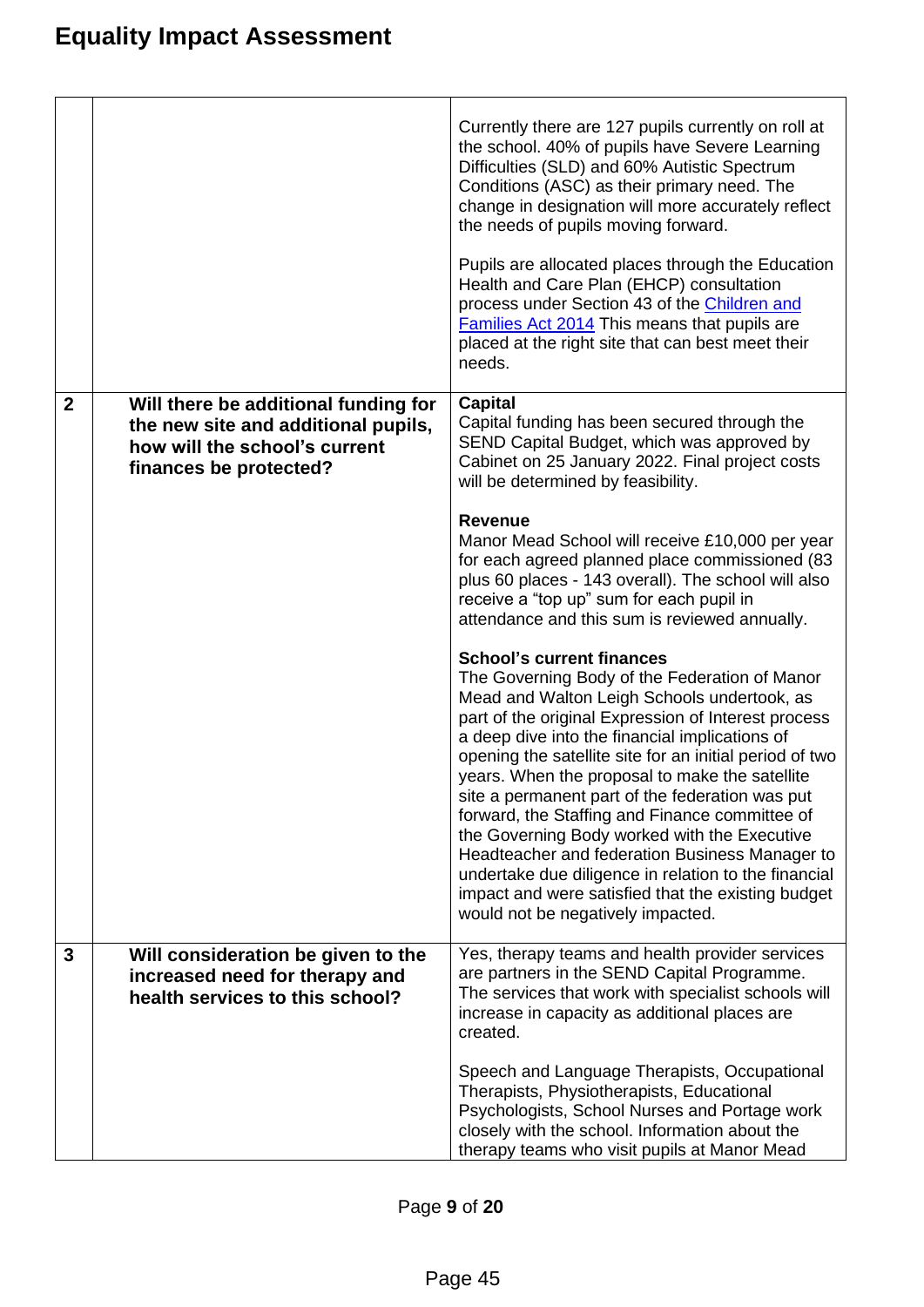|                         |                                                                                                          | Primary School can be found on the school<br>website.                                                                                                                                                                                                                                                                                                                                                                                                                                                                                            |
|-------------------------|----------------------------------------------------------------------------------------------------------|--------------------------------------------------------------------------------------------------------------------------------------------------------------------------------------------------------------------------------------------------------------------------------------------------------------------------------------------------------------------------------------------------------------------------------------------------------------------------------------------------------------------------------------------------|
| $\overline{\mathbf{4}}$ | Are there any plans for additional<br>pupils and expansion on the<br>current site?                       | There are no plans to expand the existing building<br>or to change to the number of pupils attending the<br>site in Shepperton.                                                                                                                                                                                                                                                                                                                                                                                                                  |
| 5                       | Will any children who attend Manor<br>Mead in Shepperton transfer to the<br>new site in Virginia Water?  | No.<br>There is no change to the number of places on<br>current Manor Mead site in Shepperton and<br>therefore no change for learners currently at the<br>school.                                                                                                                                                                                                                                                                                                                                                                                |
| 6                       | How will places at Manor Mead be<br>allocated?                                                           | Pupils will be allocated a place at Manor Mead by<br><b>Surrey County Council's SEND Admissions</b><br>Team, as is the case for all Surrey resident pupils<br>with an Education Health and Care Plan (EHCP)<br>For further information please see the School<br>Admissions Guidance for children with an EHCP,<br>which is available on the <b>Surrey County Council</b><br>website.                                                                                                                                                             |
| $\overline{7}$          | What will happen around<br>transitioning to Secondary school?                                            | The school admissions guidance for children with<br>an EHCP outlines the admissions process for<br>pupils approaching key stage 3 (Year 7), which is<br>the transition point from Primary to Secondary<br>phases of education<br>Local authorities ("LAs") have a legal duty to<br>review and amend an EHCP when a child or<br>young person transfers from one phase of<br>education to another.<br>For those transferring from Primary to Secondary<br>school, the EHCP must be reviewed and<br>amended by 15 February in the year of transfer. |
| 8                       | If a child is attending Manor Mead<br>Virginia Water where will they<br>transition to in September 2023? | Pupils currently in Year R to Year 5 will remain at<br>the Manor Mead school satellite site at Virginia<br>Water. Pupils in Year 6 will transition to their new<br>secondary school placements in readiness for a<br>September 2023 start.                                                                                                                                                                                                                                                                                                       |
| 9                       | How will transport be arranged for<br>pupils                                                             | Pupils attending Manor Mead Virginia Water<br>may be eligible for travel assistance as<br>described in the Home to School/College<br><b>Travel Transport Policy</b>                                                                                                                                                                                                                                                                                                                                                                              |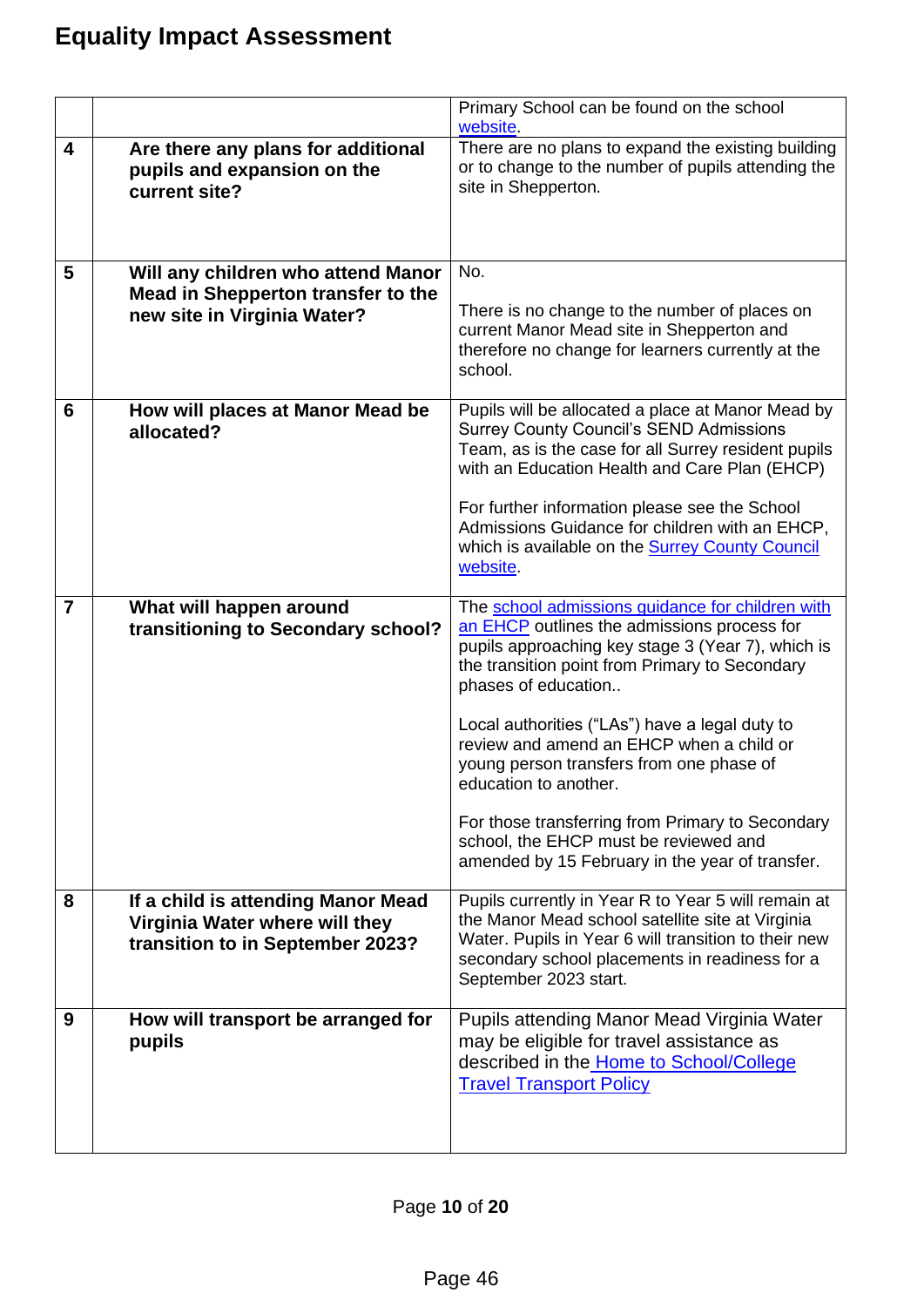|    |                                                                                                                                                                                                    | Once a parent/carer has received an offer of<br>a school place and believes their child is<br>eligible for assistance with travel to school,<br>they can apply by submitting an online<br>application form on Surrey County Council's<br>website.                                                |
|----|----------------------------------------------------------------------------------------------------------------------------------------------------------------------------------------------------|--------------------------------------------------------------------------------------------------------------------------------------------------------------------------------------------------------------------------------------------------------------------------------------------------|
| 10 | The consultation analysis shows<br>that 4 respondents mentioned<br>negative impacts and/or concerns<br>in the responses. Have these been<br>addressed by the school and/or<br>the local authority? | 3 out of the 4 responses that raised negative<br>impacts and/or concerns have been<br>addressed in this Questions and Answers<br>document.                                                                                                                                                       |
|    |                                                                                                                                                                                                    | One respondent proposal felt that the school<br>could be improved by "changing" a member<br>of staff. The comments came from a parent of<br>a child who had previously attended the<br>school. The issues were raised informally by<br>the parent and dealt with by school staff at<br>the time. |
|    |                                                                                                                                                                                                    | The consultation analysis is available at<br>www.surreysays.co.uk on the Statutory<br>Notices consultation page.                                                                                                                                                                                 |
| 11 | Where can I find out more<br>information about the proposal?                                                                                                                                       | The <b>Informal Consultation Paper</b> is available<br>on Surrey County Council's consultation<br>website www.surreysays.co.uk.                                                                                                                                                                  |
|    |                                                                                                                                                                                                    | Statutory Notices will be published on<br>www.surreysays.co.uk                                                                                                                                                                                                                                   |
|    |                                                                                                                                                                                                    | The website will be updated with the outcome<br>of each consultation. The final decision will be<br>recorded in the minutes of the Lead Cabinet<br><b>Member for Education and Learning Meeting.</b>                                                                                             |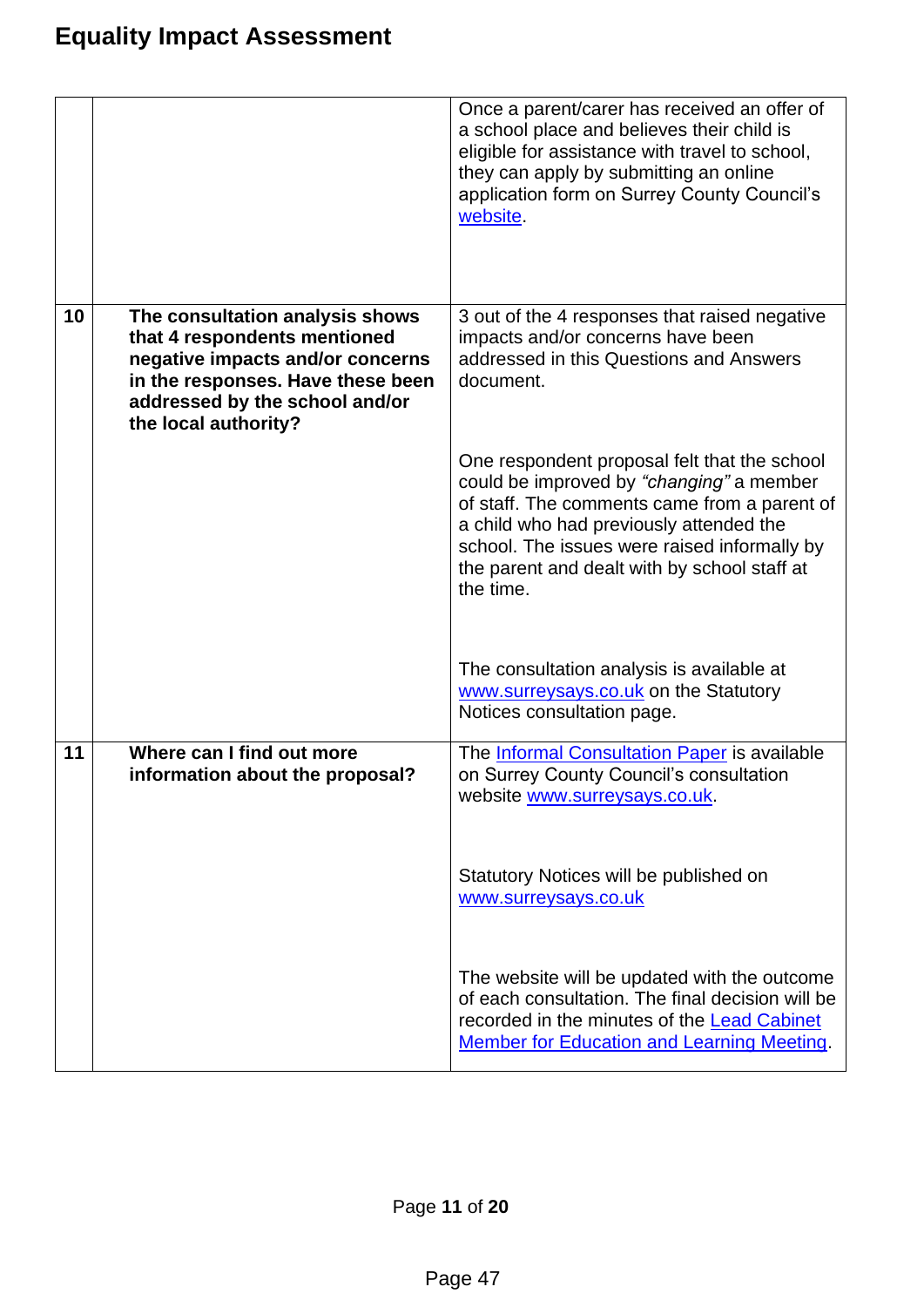### **What other changes is the council planning/already in place that may affect the same groups of residents? Are there any dependencies decision makers need to be aware of?**

The development of the proposed expansion and change of designation to Manor Mead School is part of the strategy developed by Surrey County Council to expand the specialist education estate by more than 2,300 places to meet projected demand in the long term.

### **SEND Capital Programme Cabinet Report 25 January 2022:**

Developing Local Special Educational Needs and [Disability \(Send\) Provision in Surrey to Meet](https://surreyccinternalportallb.surreycc.gov.uk/irj/portal)  [Demand From 2023/24 Onwards](https://surreyccinternalportallb.surreycc.gov.uk/irj/portal)

## **Any negative impacts that cannot be mitigated?**

No

Page **12** of **20**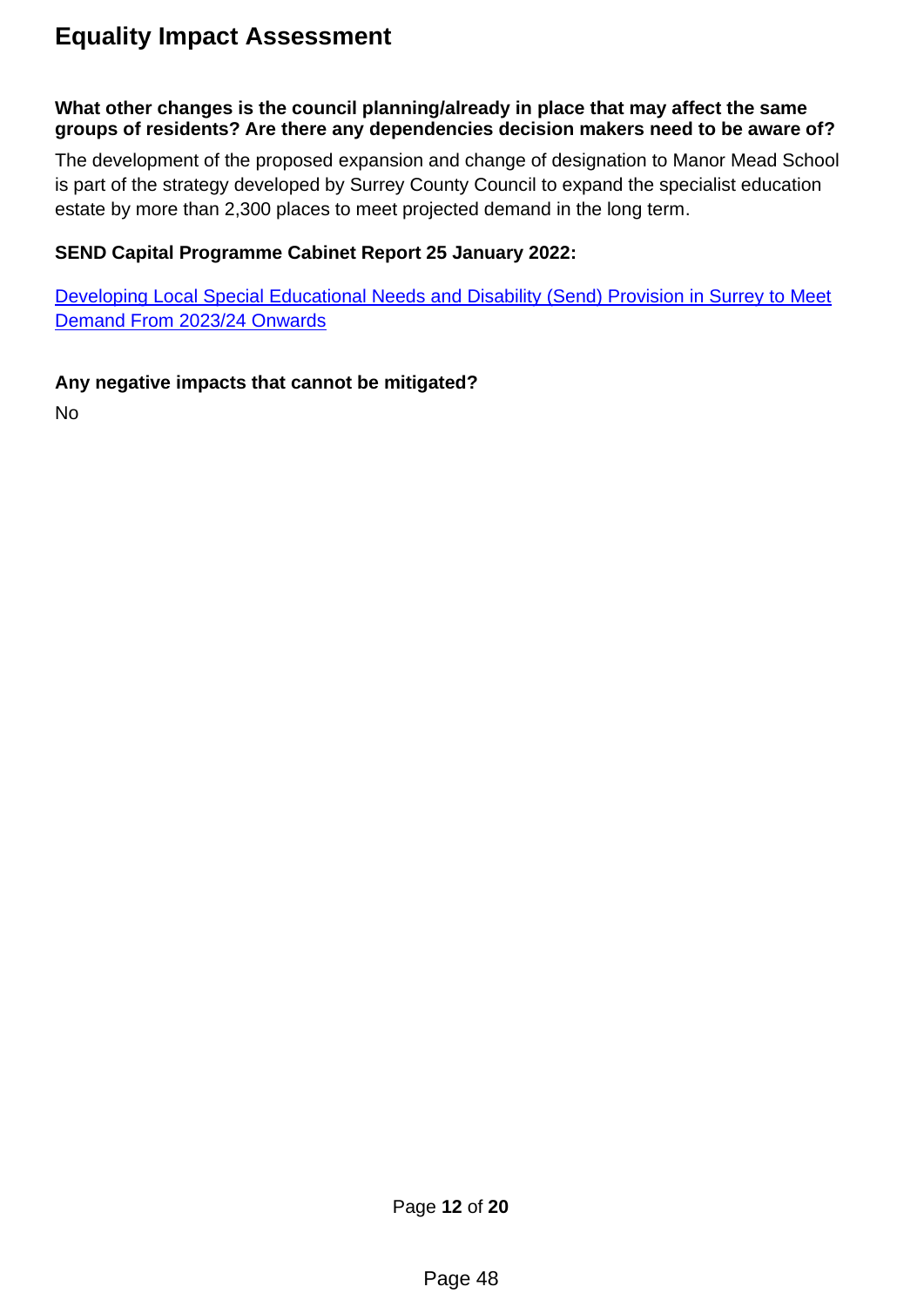## **Age including younger and older people**

The proposal positively impacts pupils aged 5 years to 11 years old who need either an ASD or SLD special school place. There is a nursery at the Shepperton school site but there is no plan to expand the nursery. Manor Mead School is a Primary School.

### **Describe here suggested mitigations to inform the actions needed to reduce inequalities.**

Secondary special school expansions have been identified for delivery under Surrey's SEND Capital Programme

#### **What other changes is the council planning/already in place that may affect the same groups of residents? Are there any dependencies decision makers need to be aware of?**

The development of the proposed expansion and change of designation to Manor Mead School is part of the strategy developed by Surrey County Council to expand the specialist education estate by more than 2,300 places to meet projected demand in the long term.

## **SEND Capital Programme Cabinet Report 25 January 2022:**

[Developing Local Special Educational Needs and](https://surreyccinternalportallb.surreycc.gov.uk/irj/portal) Disability (Send) Provision in Surrey to Meet [Demand From 2023/24 Onwards](https://surreyccinternalportallb.surreycc.gov.uk/irj/portal)

### **Any negative impacts that cannot be mitigated?**

No

Page **13** of **20**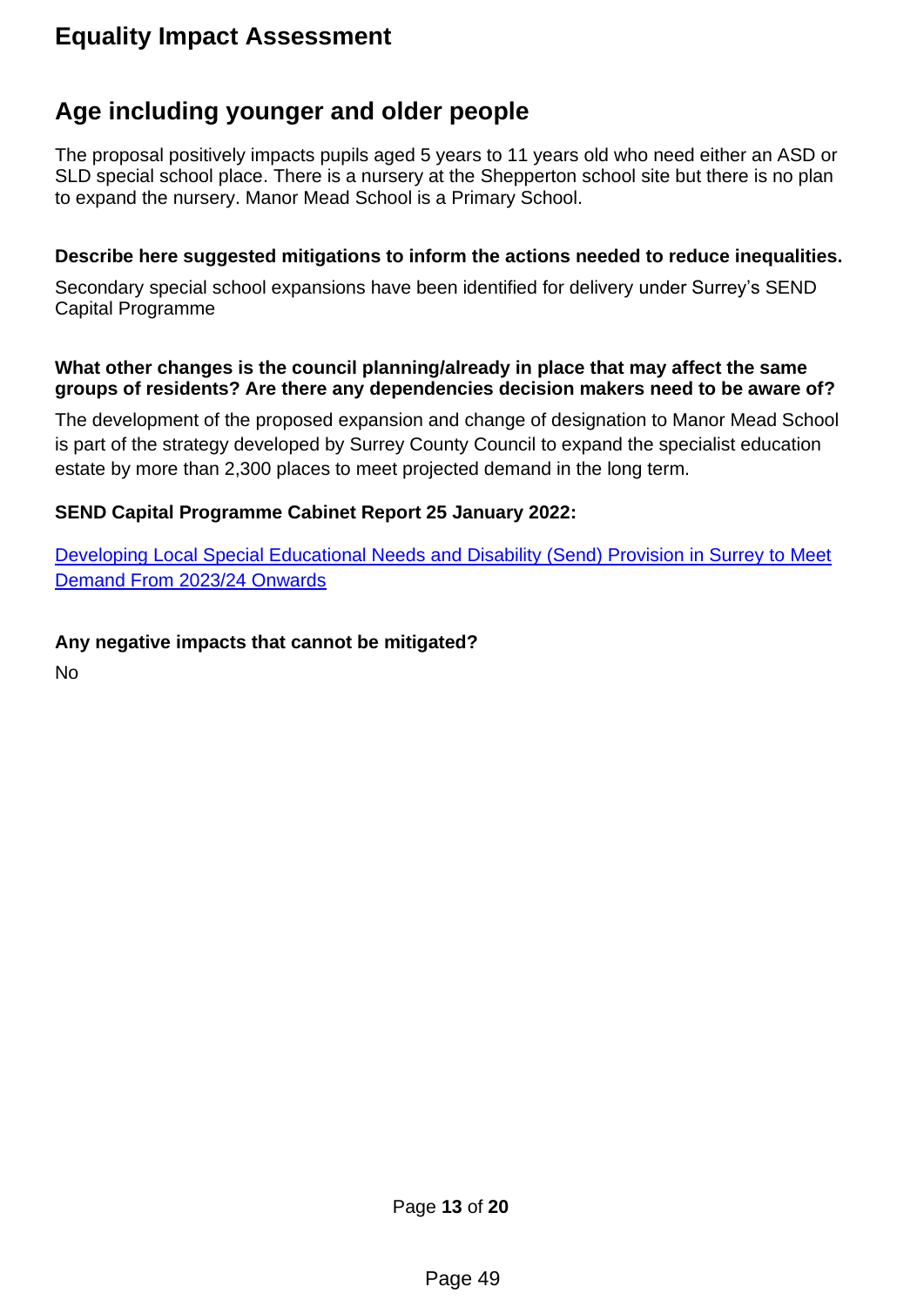## **Socio economic disadvantage**

[The Indices of deprivation 2019](https://public.tableau.com/app/profile/surrey.i.helpdesk/viz/IndicesofDeprivation2019inSurrey_15754546852010/Story1) finds that 14 out of 60 Lower Layer Super Output Areas (LSOA) in Spelthorne are between 20% - 40% most deprived area in the country. This means that they are more deprived areas than between 60% and 80% of England. 19 out of 60 areas are more deprived than 50% of England.

[The Indices of deprivation 2019](https://public.tableau.com/app/profile/surrey.i.helpdesk/viz/IndicesofDeprivation2019inSurrey_15754546852010/Story1) finds that 5 out of 53 Lower Layer Super Output Areas (LSOA) in Runnymede are between 20% - 40% most deprived area in the country. This means that they are more deprived areas than between 60% and 80% of the rest of the country. 11 out of 53 areas are more deprived than 50% of England.

### **Figure 2: English Index of Multiple Deprivation Spelthorne and Runnymede**



**Source: Indices of deprivation 2019 in Surrey by Surrey-i helpdesk**

**Positive impact:** More families will be able to access Special School provision closer to home. (See the [current travel patterns](#page-4-0) on page 6)

#### **Describe here suggested mitigations to inform the actions needed to reduce inequalities.**

Placements co-ordinated through the SEND admissions process will place pupils at the appropriate placement identified through the Education Health and Care Plan. Additional local places will mean more pupils will be able to attend provision local to home

#### **What other changes is the council planning/already in place that may affect the same groups of residents? Are there any dependencies decision makers need to be aware of?**

The development of the proposed expansion and change of designation to Manor Mead School is part of the strategy developed by Surrey County Council to expand the specialist education estate by more than 2,300 places to meet projected demand in the long term.

### **SEND Capital Programme Cabinet Report 25 January 2022:**

Page **14** of **20**

Page 50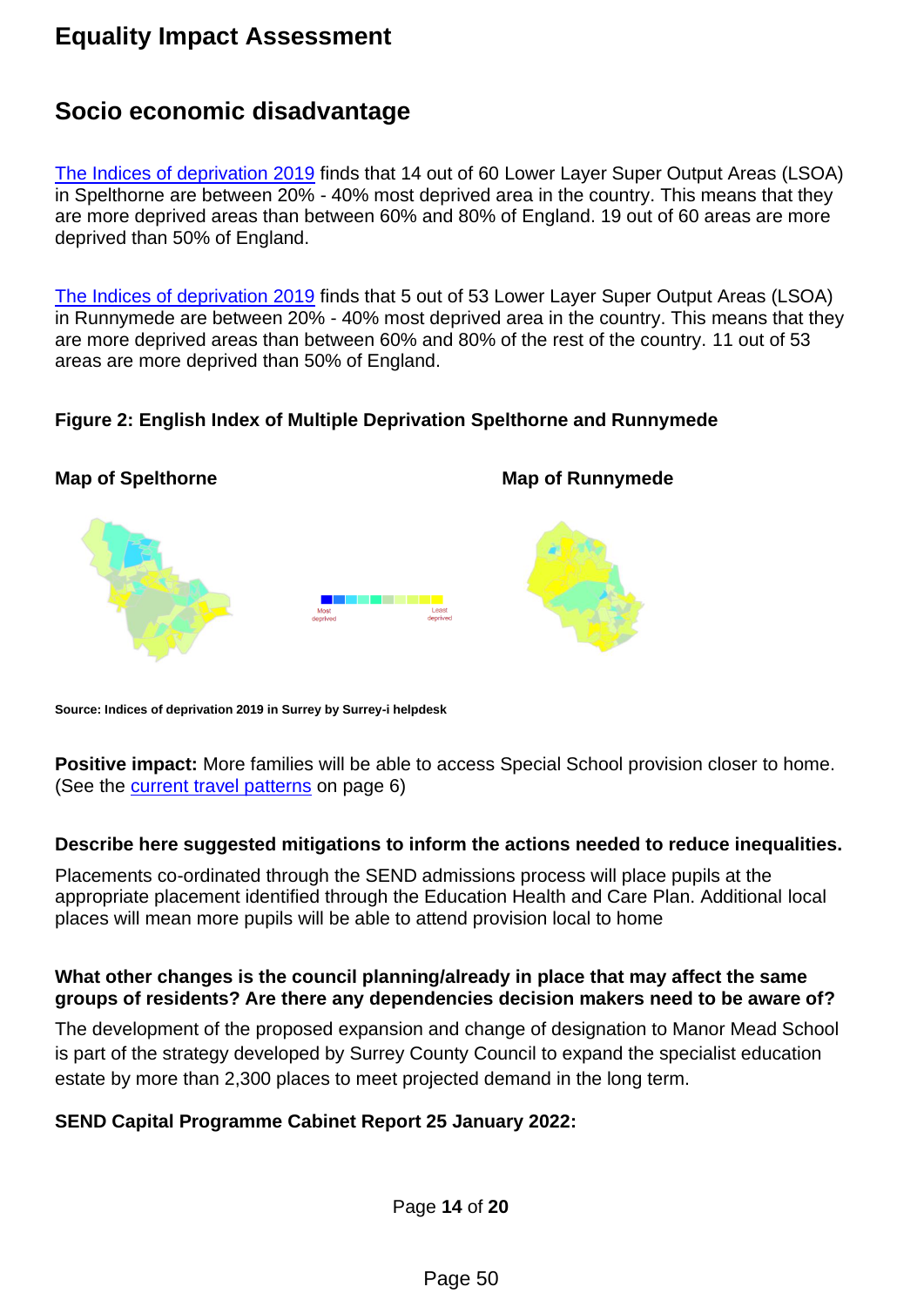Developing Local Special Educational Needs and [Disability \(Send\) Provision in Surrey to Meet](https://surreyccinternalportallb.surreycc.gov.uk/irj/portal)  [Demand From 2023/24 Onwards](https://surreyccinternalportallb.surreycc.gov.uk/irj/portal)

## **Any negative impacts that cannot be mitigated?**

No

Page **15** of **20**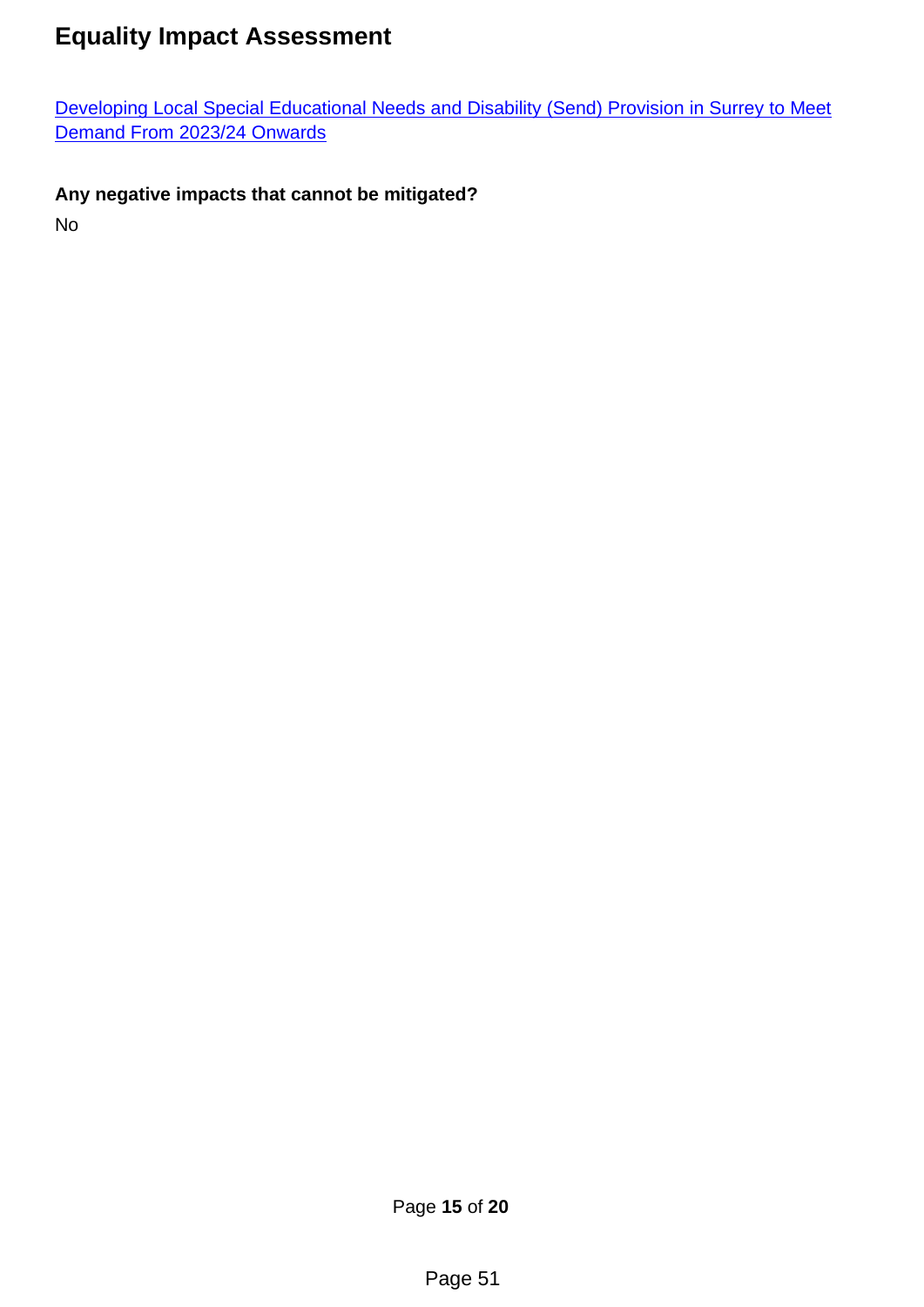## **3. Staff**

Any impacts for staff with protected characteristics will be considered by the Federation of Manor Mead and Walton Leigh Schools. If the proposal is agreed any changes for existing staff contracts would be subject to a full staff consultation with a separate Equality Impact Assessment. Examples: Staff who are pregnant or on maternity leave; have a disability; have caring responsibilities; are negatively impacted because of any other protected characteristic listed on page 4. This would be coordinated by the Federation in partnership with their HR provider.

Additional staff would be employed to resource the expansion of Manor Mead School.

**Positive impact:** Development opportunities for staff with the expansion and change of designation.

### **Describe here suggested mitigations to inform the actions needed to reduce inequalities.**

Communication and consultation with staff throughout the decision-making process.

#### **What other changes is the council planning/already in place that may affect the same groups of residents? Are there any dependencies decision makers need to be aware of?**

The development of the proposed expansion and change of designation to Manor Mead School is part of the strategy developed by Surrey County Council to expand the specialist education estate by more than 2,300 places to meet projected demand in the long term.

### **SEND Capital Programme Cabinet Report 25 January 2022:**

[Developing Local Special Educational Needs and](https://surreyccinternalportallb.surreycc.gov.uk/irj/portal) Disability (Send) Provision in Surrey to Meet [Demand From 2023/24 Onwards](https://surreyccinternalportallb.surreycc.gov.uk/irj/portal)

### **Any negative impacts that cannot be mitigated?**

No.

Page **16** of **20**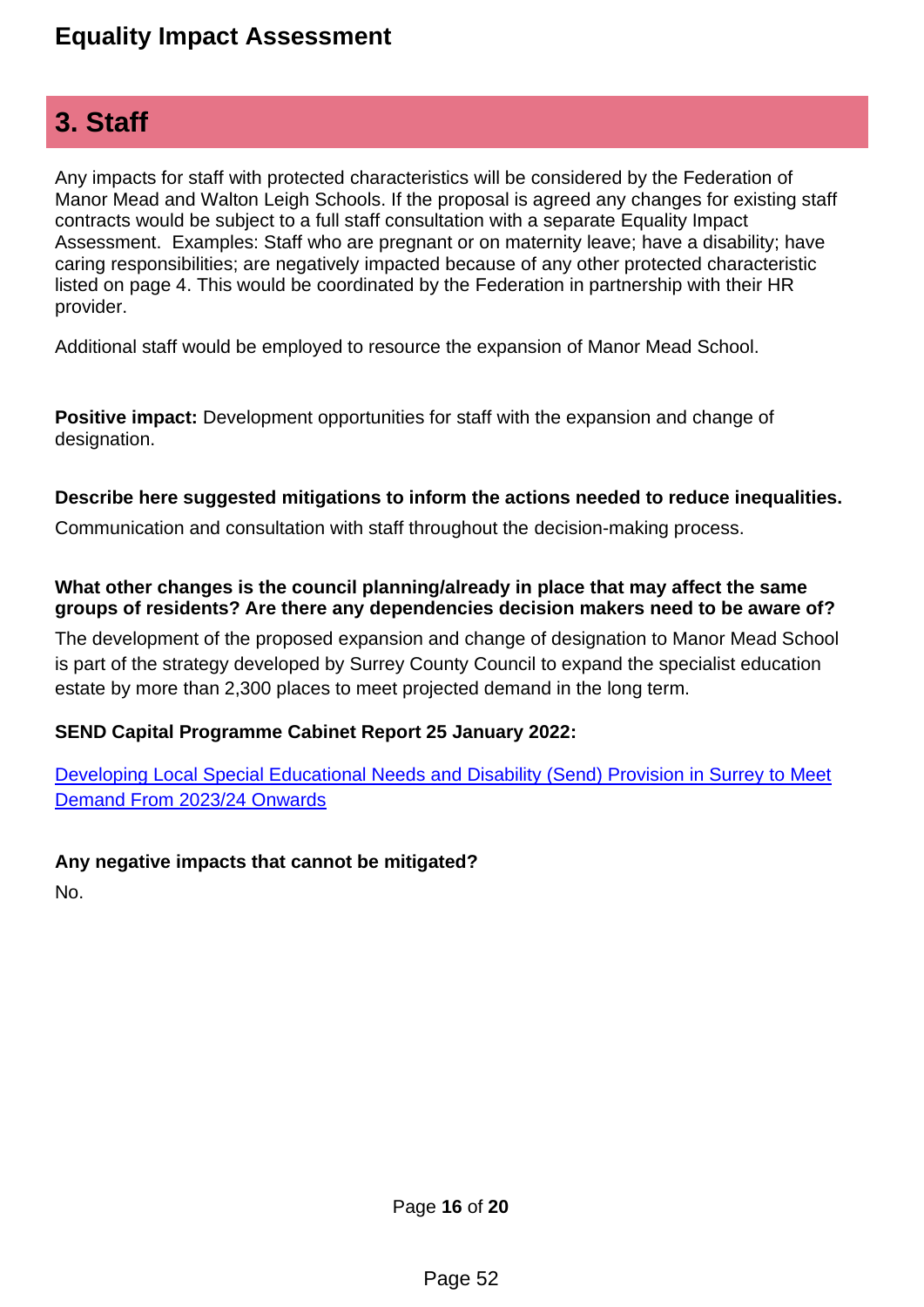## **4. Recommendation**

Based your assessment, please indicate which course of action you are recommending to decision makers. You should explain your recommendation below.

- **Outcome One: No major change to the policy/service/function required.** This EIA has not identified any potential for discrimination or negative impact, and all opportunities to promote equality have been undertaken
- **Outcome Two: Adjust the policy/service/function** to remove barriers identified by the EIA or better advance equality. Are you satisfied that the proposed adjustments will remove the barriers you identified?
- **Outcome Three: Continue the policy/service/function** despite potential for negative impact or missed opportunities to advance equality identified. You will need to make sure the EIA clearly sets out the justifications for continuing with it. You need to consider whether there are:
	- Sufficient plans to stop or minimise the negative impact
	- Mitigating actions for any remaining negative impacts plans to monitor the actual impact.
- **Outcome Four: Stop and rethink the policy** when the EIA shows actual or potential unlawful discrimination. (For guidance on what is unlawful discrimination, refer to the [Equality and Human Rights Commission's guidance and Codes of Practice on the](https://www.equalityhumanrights.com/en/advice-and-guidance/equality-act-codes-practice)  [Equality Act](https://www.equalityhumanrights.com/en/advice-and-guidance/equality-act-codes-practice) concerning employment, goods and services and equal pay).

#### **Recommended outcome:**

• **Outcome One: No major change to the policy/service/function required.** This EIA has not identified any potential for discrimination or negative impact, and all opportunities to promote equality have been undertaken.

### **Explanation:**

No negative equalities impacts have been identified.

Page **17** of **20**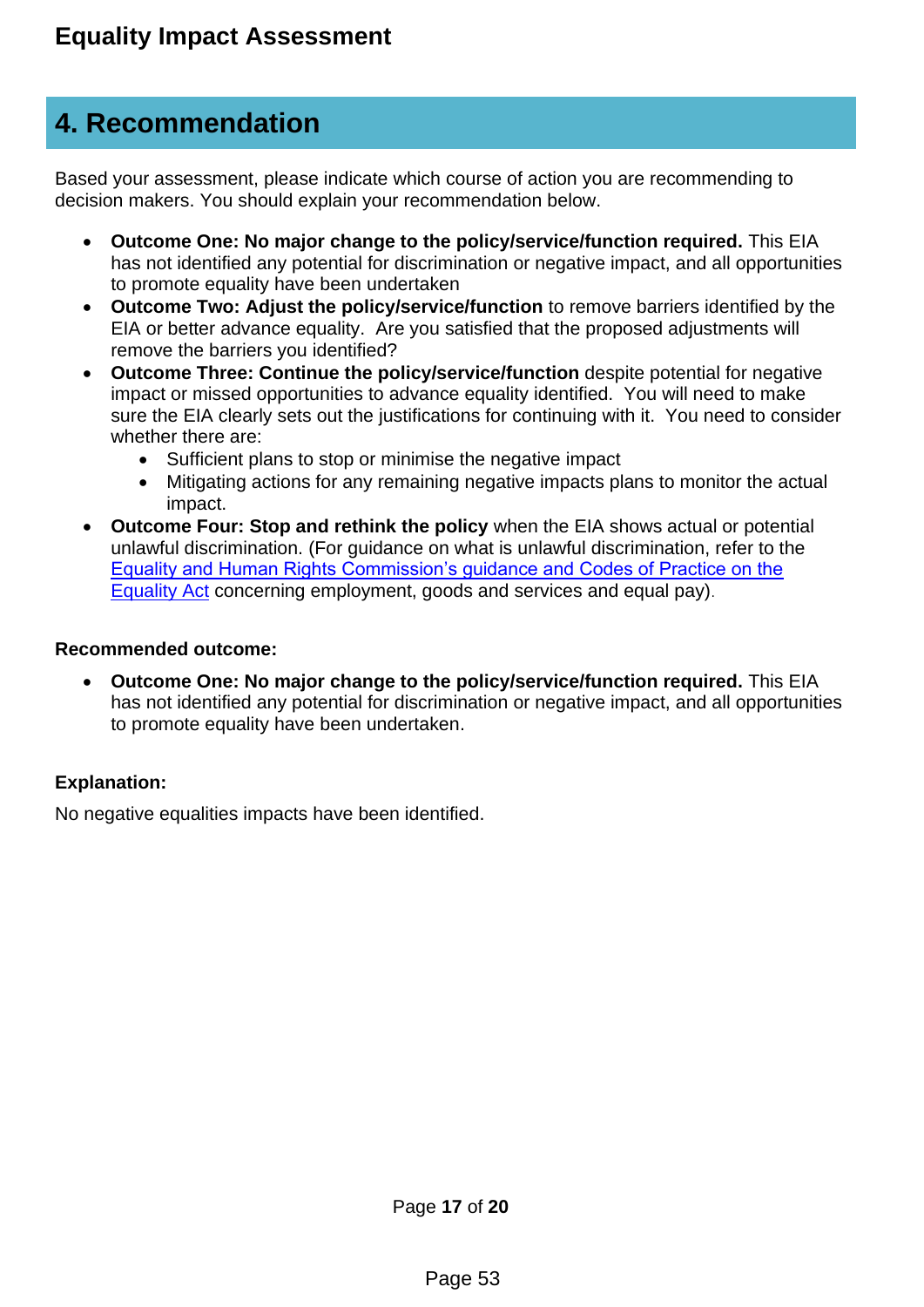# **5. Action plan and monitoring arrangements**

There is no current action plan as no negative impacts have been identified

# **6a. Version control**

| <b>Version Number</b> | <b>Purpose/Change</b>                                   | <b>Author</b> | <b>Date</b>     |
|-----------------------|---------------------------------------------------------|---------------|-----------------|
|                       |                                                         |               |                 |
| 0.1                   | Draft at end of Informal Consultation                   | Jane Keenan   | 26 January 2022 |
| 0.2                   | Amendments to draft at end of Informal Consultation     | Jane Keenan   | 1 February 2022 |
|                       | Final version at the end of the Statutory Notice period | Jane Keenan   | 4 April 2022    |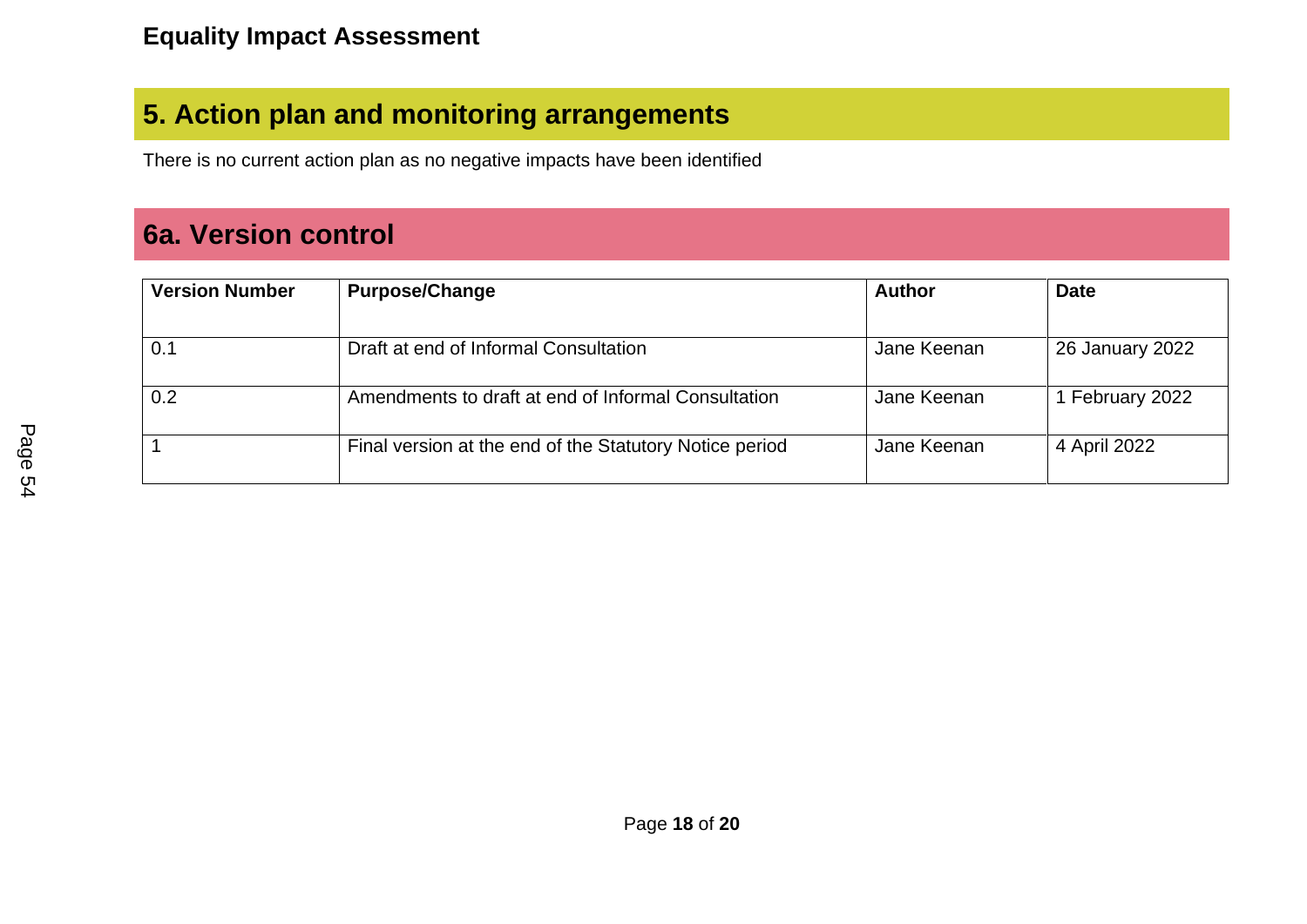# **6b. Approval**

Secure approval from the appropriate level of management based on nature of issue and scale of change being assessed.

| Approved by                            | Date approved |
|----------------------------------------|---------------|
| Head of Service - Liz Mills            |               |
| Executive Director - Rachael Wardell   | 8 April 2022  |
| Cabinet Member - Denise Turner Stewart | 8 April 2022  |

**EIA author**: Jane Keenan, Commissioning Manager, Education Place Planning

## **6c. EIA Team**

| <b>Name</b>                  | <b>Job Title</b>                                       | Organisation                                                   | <b>Team Role</b>        |
|------------------------------|--------------------------------------------------------|----------------------------------------------------------------|-------------------------|
| Jane Keenan                  | Commissioning<br>Manager                               | <b>SCC</b>                                                     | Author, Project Manager |
| Jackie Drysdale              | Commissioning<br>Assistant                             | <b>SCC</b>                                                     | Project Group member    |
| <b>Emilie Williams Jones</b> | Programme<br>Manager, SEND<br><b>Capital Programme</b> | <b>SCC</b>                                                     | Programme Manager       |
| Mark Bryant                  | <b>Executive Head</b>                                  | <b>Federation of Manor</b><br>Mead and Walton<br>Leigh Schools | <b>Service Expert</b>   |
| Lisa Kent                    | <b>Executive Head</b>                                  | <b>Federation of Manor</b><br>Mead and Walton<br>Leigh Schools | <b>Service Expert</b>   |
| Liz Mills                    | Director of<br><b>Education and</b><br>Learning        | <b>SCC</b>                                                     | Sponsor                 |

If you would like this information in large print, Braille, on CD or in another language please contact us on:

Tel: 03456 009 009

Textphone (via Text Relay): 18001 03456 009 009

Page **19** of **20**